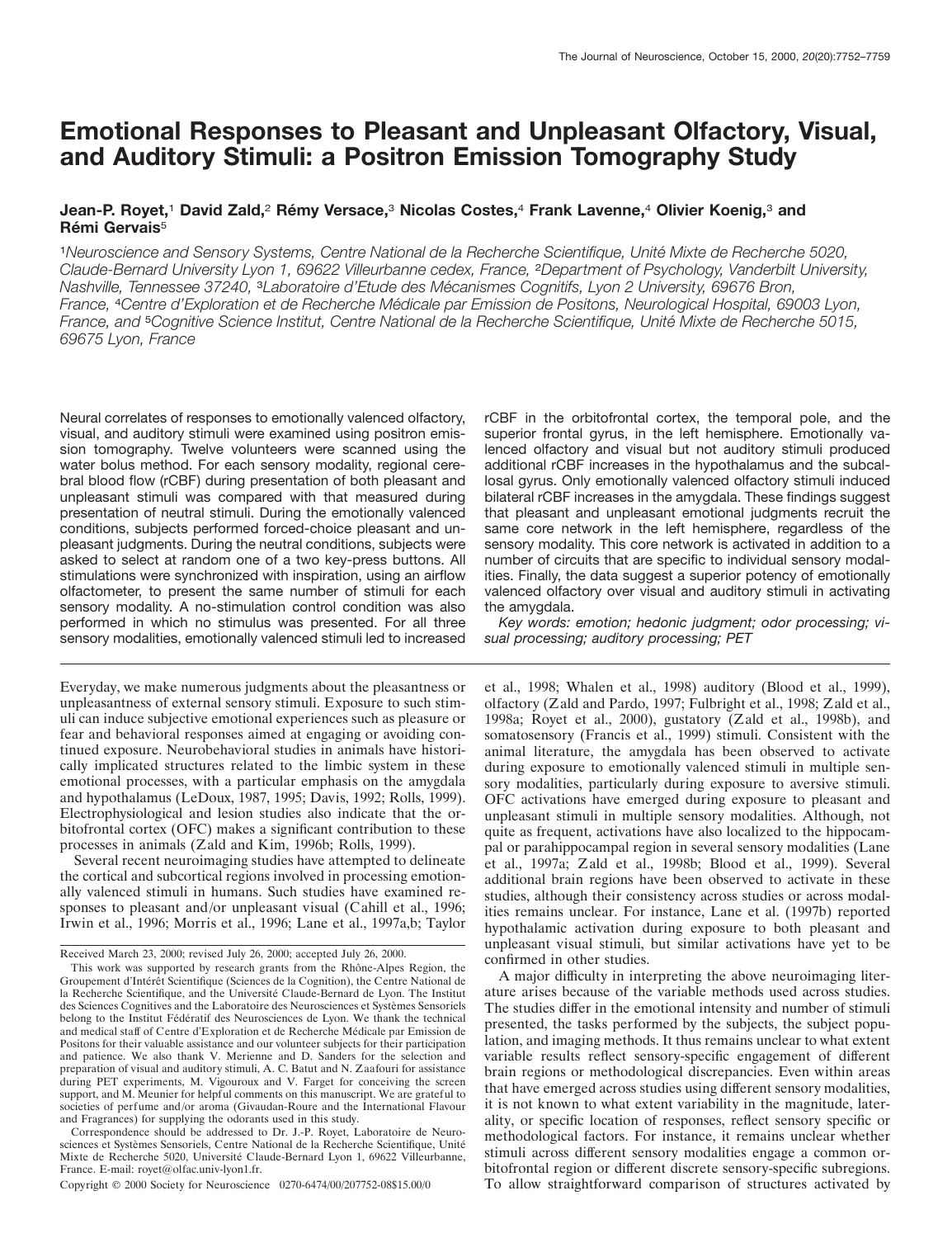emotionally valenced stimuli in different sensory modalities, we measured the regional cerebral blood flow (rCBF) changes induced by visual, auditory, and olfactory emotional stimuli in the same subjects. Subjects performed the same task of hedonic judgment across sensory modalities, and the methods of stimulus presentation were kept as similar as possible. The study thus provides the first direct comparison of emotional processing in different sensory modalities.

#### **MATERIALS AND METHODS**

*Subjects.* Twelve right-handed male subjects (20–30 years of age) participated in this study. They were selected after a screening of their olfactory detection ability and mean duration of their breath cycle. These subjects achieved at least 80% of correct responses and had a mean duration of breath cycle ranging from 3 to 6 sec. Subjects with asthma or a pronounced tendency for allergies were excluded. In addition, the subject's level of anhedonia, that is, the loss of ability to experience pleasure, was rated with the Physical Anhedonia Scale (Chapman et al., 1976). Only subjects receiving a score  $\leq$ 29 were included. Finally, the inclusion of subjects required a medical visit to rule out hereditary genetic diseases or other factors that might increase the risk of radiation exposure. The subjects participating in the study provided informed written consent, and the experiment was approved by the local ethic committee and conducted according to French regulations on biomedical experiments on healthy volunteers.

Twenty-four subjects (12 male and 12 female students) were used in a pilot study to rate the hedonic value of visual and auditory stimuli with a rating scale ranging from 1 (maximum unpleasant) to 10 (maximum pleasantness). For olfactory stimuli, the hedonic value (also rated from 0 to 10) had been determined in a previous study of 71 subjects (Royet et al., 1999).

*Odorous stimuli.* One hundred twenty stimuli were used. They were distributed into four sets of 24 odorants as a function of hedonicity rating. For emotional scans, each set contained 12 pleasant odorants selected so as to provide the highest scores (mean score of 6.37, range of 5.63–7.24) and 12 unpleasant odorants selected as presenting the lowest scores (mean score of 1.48, range of 0.45–2.42). In each set, the order of presentation of pleasant and unpleasant odors was pseudorandomized. For neutral scans, 24 odors were selected so as to provide mean scores (mean score of 3.97, range of 3.21–4.69). Pleasant odorants included chewing-gum, mint, rose, lilac, lemon, lavender, raspberry, and caramel. Unpleasant odorants included tetrahydrothiophene, butyl sulfide, butyric acid, onion, ethylmercaptan, pentanoic acid, and isovaleric acid. Neutral stimuli included sandalwood, incense, gingerbread, pepper, chamomile, tobacco, cinnamon, and pine.

Odorants were presented in white polyethylene squeeze bottles (100 ml) provided with a dropper (Osi, Elancourt, France). Odorants were diluted in mineral oil so that 5 ml of odorous solution (10%) were prepared and adsorbed by compressed filaments of polypropylene. The concentration of the products with very high potency was limited to 1%.

*Auditory stimuli.* Ninety-six auditory stimuli were selected based on the pilot study. They consisted of environmental sounds and vocalizations from animals and people. For both emotional scans, 24 pleasant (mean score of 7.65, range of 6.75–8.40) and 24 unpleasant stimuli (mean score of 1.94, range of 0.83–2.62) were selected. For both neutral scans, 24 stimuli rated as neutral (mean score of 4.77, range of 3.10–6.70) by the reference group were chosen. Examples of pleasant stimuli include a baby's laugh, a flowing river, a bird song, a cicada, a tree frog, and a melody. Examples of unpleasant stimuli include an alarm clock, a woman crying, an explosion, a snoring sound, a sawmill, and a breaking of glass. Examples of neutral stimuli include the noise of a train, wind, a plane, and drumming. The volume of stimuli was controlled to avoid presenting stimuli at too high of an intensity.

*Visual stimuli.* Ninety-six visual stimuli were selected based on the pilot study. They represented complex scenes of landscape, animals, and people. Half of these stimuli were rated as pleasant (mean score of 8.53, range of 8.01–9.12) or unpleasant (mean score of 1.87, range of 0.63–2.56), and the other half were rated as neutral (mean score of 5.15, range of 3.08–7.58). Examples of pleasant stimuli include pictures of a skier, a lake, a picnic, a beach, flowers, and a field of wheat. Unpleasant pictures showed items such as a face with abscesses, a polluted river, a surgical operation, road accident victims, a trapdoor spider, and a butchered woman. Neutral stimuli included images of a bird, a squirrel, a forest, a clown fish, a fire-balloon, and a dancer. Images were presented in a landscape format with a spatial resolution of at least 75 pixels/inch. They were projected on to a screen, producing an image with dimensions of  $34 \times 26$  cm.

*Stimulating material.* Odors were presented with an airflow olfactometer, which allowed synchronization of stimulation with breathing. The stimulating material was described previously (Royet et al., 1999). Briefly, vector air was pumped with a compressor, treated with a charcoal filter, and then pumped into an air-dilution olfactometer. At the beginning of each inspiration, odor was injected into the olfactometer and was delivered into an anesthesia mask. Breathing was recorded with the aid of a thermic probe located near the right nostril.

Auditory stimuli were presented with high-quality stereo headphones. Visual stimuli were presented on a translucent pearl gray screen ( $80 \times 72$ ) cm; Juillet AudioVisuel, Lyon, France) from a video-projector (Sony, Paris, France). The screen was placed over a polystyrene black support that was fitted into the posterior part of the camera tunnel. Images were reflected on a two-way mirror ( $15 \times 10$  cm) positioned in front of the camera above the subject's head.

*Experimental procedure.* The day before scanning, subjects were trained to breathe regularly without sniffing to detect (odor vs no odor) stimulations during inspiration and to give a manual response with two key-press buttons before the next breathing cycle. On the scanning day, each subject was given a total of 12 positron emission tomography (PET) scans: four scans for each of the three modalities, including two neutral and two emotional scans. The order of presentation of the three sensory modalities differed among subjects to obtain a balanced experimental design (Latin square). Thus, there were six different orders of scans, with each order being administered to two subjects. Eight of 12 subjects were also given at the end of the experiment two control scans during which no stimulus was presented (no-stimulation control task). The scans were performed every 9–10 min.

Visual and auditory stimulations were, like olfactory stimulations, synchronized with the respiratory cycle to obtain the same number of presentations for each sensory modality. For a mean respiratory cycle of  $\sim$ 4–5 sec,  $\sim$ 12–16 stimulations were performed during each scan. Auditory and visual stimuli were delivered when pure air was injected with an empty bottle in the airflow olfactometer. Auditory stimuli were presented from 1 to 3 sec, with an average duration of 2.5 sec, so that each stimulus could be identified by subjects. Visual stimuli were presented for 2.5 sec. For no-stimulation control scans, only pure air was delivered in the mask for each breath cycle.

Instructions were provided to the subjects before each scan. For each stimulus (image, sound, or odor) in the neutral condition and for each inspiration (pure air used as stimulus) in the no-stimulation control condition, subjects were asked to select, at random, one of the two key-press buttons (the right button with the middle finger, and the left button with the index finger of the right hand). During each emotional scan, they were asked to select one of the two key-press buttons according to whether the response was "the stimulus is pleasant" or "the stimulus is unpleasant." Half of the subjects used the index finger for the "pleasant responses" and the middle finger for the "unpleasant responses." For the other half of the subjects, the meaning of the two key-press buttons was reversed. The pleasant–unpleasant judgments and reaction times were recorded with a Macintosh PowerBook G3 computer (Apple Computers, Cupertino, CA). The experimental design was programmed using PsyScope software (Cohen et al., 1993). Except in the visual conditions, scans were performed while subjects wore a blindfold over their eyes, and room illumination was dimmed.

*PET and magnetic resonance imaging scanning.* The PET camera was a whole-body tomograph (Siemens  $\overline{EXACTHR+}$ ) with 32 contiguous rings of 376 detectors and a transaxial resolution of 4.5 mm [full-width halfmaximal (FWHM)]. It provided 63 plans of 2.43 mm, providing a field of axial view of 15.2 mm. The subject's head was immobilized with a thermoplastic facemask (Tru-Scan Imaging Inc., Annapolis, MD) allowing control of patient movement and reproducible positioning. The effects of radiation self-attenuation were corrected by an initial transmission scan of each subject using an external positron-emitting isotope ( $^{68}$ Ge). An intravenous bolus injection of 333 MBq  $H_2$ <sup>15</sup>O was given for each run in the left forearm brachial vein through an indwelling catheter. Scan to record brain activity began when radioactive counts exceeded the background activity by 200% and lasted for 60 sec. The images were attenuation-corrected and reconstructed with filtered back projection using a Hamming filter. PET scans were analyzed using statistical parametric mapping (SPM96; MRC Cyclotron Unit, London, UK) (Friston et al., 1995a,b). Image processing included interscan realignment, spatial normalization to stereotactic space as defined by the ICBM template provided by the Montreal National Institute, and smoothing of the images using a three-dimensional gaussian filter (FWHM, 20 mm) to overcome residual anatomical variability. The localization of activated areas was also examined by reference to a magnetic resonance imaging (MRI) template. Cortical regions are presented using the nomenclature of Duvernoy (1991). Global differences in CBF were covaried out for all voxels, and comparisons across conditions were made using *t* tests. The significance of rCBF differences was assessed through z-scores in an omnibus sense (Friston et al., 1995b). Threshold for significance was set at  $p < 0.05$  and  $p < 0.01$  (corrected).

*Principal component analysis.* To assess functional connectivity between the different brain regions, we submitted data related to the three modalities to a principal component analysis (PCA). A singular value decomposition was used to divide the original data set into a series of independent components with decreasing contributions to the variance in the voxel values. For each component, the singular value decomposition provides three parameters: (1) an eigenimage, i.e., a pattern of covariation structures that can be displayed as a brain image; (2) an eigenvalue, which indicates the proportional contribution of that component to the global variance; and (3) a condition-dependent profile, called an eigenvector, which represents its influence on the different conditions of activation (Friston et al., 1993).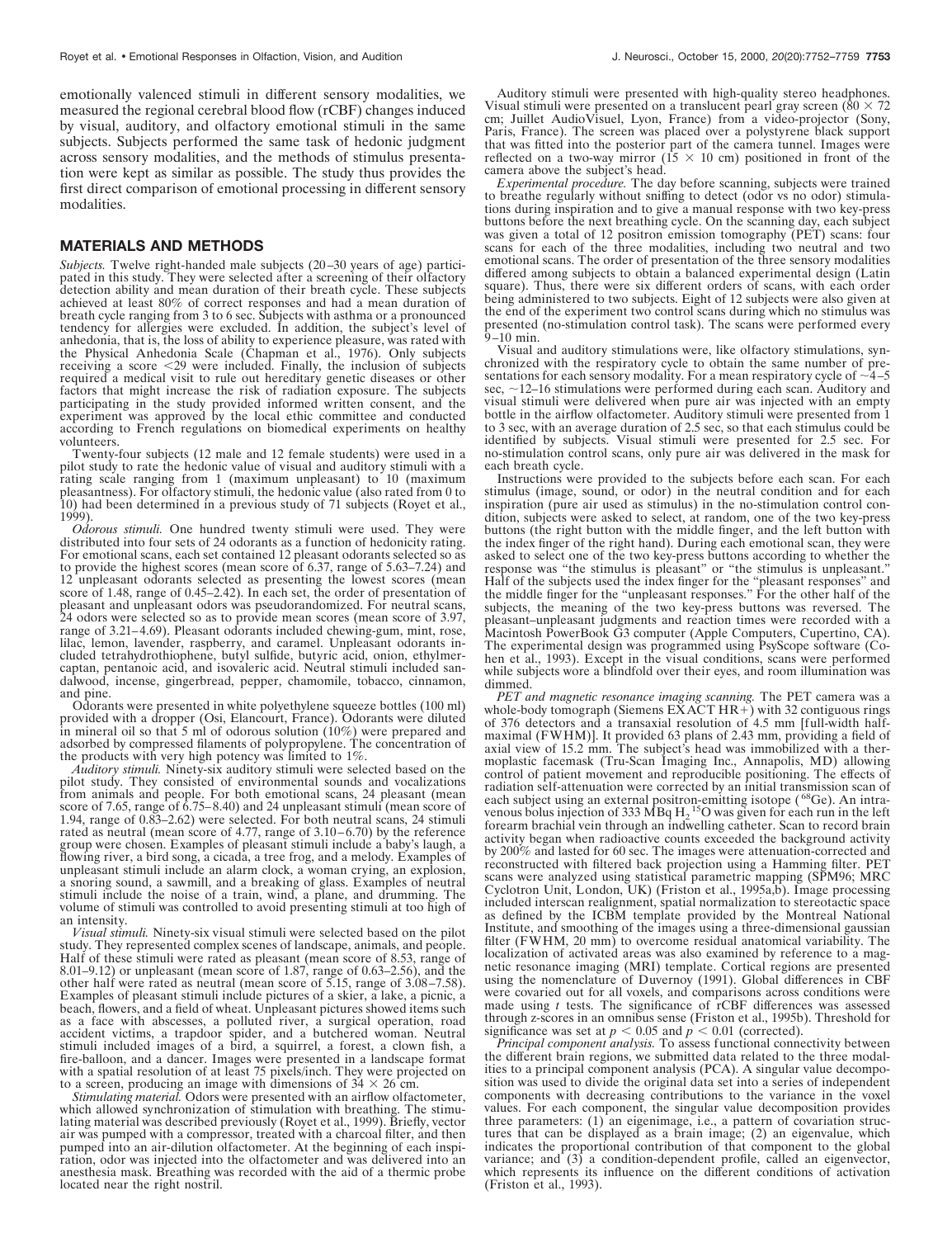

*Figure 1. Left*, Accuracy (%) of behavioral responses as a function of the three modalities and repetition (sequences 1 and 2). *Right*, Mean reaction times (in milliseconds) of subjects as a function of modality and emotional and neutral conditions.

*Main and simple effects.* Simple effects were deduced from comparisons between emotional (E) and neutral (N) conditions  $(E - N \text{ and } N - E)$  in each of the three modalities: auditory  $(A)$ , olfactory  $(O)$ , and visual  $(V)$ . Main effects were determined to evidence brain areas significantly activated in the three modalities by performing an analysis of conjunction according to the formulas  $[(AE - AN)$  and  $(OE - ON)$  and  $(VE - VN)]$ .

*Regions of interest.* The exploratory statistical parametric mapping analyses failed to consistently demonstrate activations in several regions of interest (ROIs) pertaining to the limbic system. Using a priori hypotheses, we performed complementary analyses by restricting the search to four anatomical ROIs (the amygdala, the hypothalamus, and the hippocampus). Right and left ROIs were delineated from the IRM template and the Duvernoy Atlas with the aid of the Analyze software (Mayo Foundation). After outlining of the ROIs, anatomical masks of these regions were computed. Image smoothing was performed with a three-dimensional gaussian filter (FWHM) of 16 mm. A new statistical analysis was performed on the same set of data, masked with the anatomical mask. The magnitude of the rCBF changes were the same as in the exploratory analysis, but the level of uncorrected statistical significance was reduced because of the considerable decrease in the search space. The geometrical characteristics of the search space were computed to determine the probability of exceeding the statistical threshold within a limited gaussian field (Worsley et al., 1996).

## **RESULTS**

#### **Behavioral data**

Response accuracy and reaction times are shown in Figure 1. For odors, response accuracy was determined as a function of results obtained in our previous study (Royet et al., 1999). For visual and auditory stimuli, accuracy was determined as a function of results obtained in the pilot study. Thus, a binary response (pleasant vs unpleasant) was considered as correct when it was congruent with mean scores found in these earlier studies. A one-way ANOVA with repeated measures (Winer, 1962) on the response accuracy (Fig. 1, *left*) showed a significant effect of the sensory modality  $(F_{(2,22)} = 49.03, p < 0.0005)$ . Multiple orthogonal comparisons revealed that response accuracy was significantly higher for visual  $(96.3%)$  and auditory  $(91.5%)$  stimuli than for olfactory stimuli  $(71.7\%)$   $(F_{(1,33)} = 73.98, p < 0.0005;$  and  $F_{(1,33)} = 48.17, p <$ 0.0005, respectively). We also determined the number of times for which subjects selected the index finger or the middle finger during the neutral scans. The results indicated that they selected one or the other of these fingers at random in the three neutral sensory conditions (i.e.,  $\sim 50\%$  of the time).

A two-way repeated measures ANOVA was performed on the reaction times (Fig. 1, *right*), taking into account the sensory modality (first factor) and the neutral versus emotional condition (second factor). The ANOVA demonstrated a significant effect of the sensory modality  $(F_{(2,33)} = 3.89, p < 0.05)$ , no significant effect of the second factor  $(F_{(1,33)} = 1.59, p = NS)$ , and a significant interaction between both factors  $(F_{(2,33)} = 8.04, p \le 0.005)$ . Multiple orthogonal comparisons showed that subjects required more time to perform the olfactory tasks than the visual tasks  $(F_{(1,33)} =$ 

7.76,  $p < 0.01$ ). They also demonstrated that subjects took more time to perform the emotional olfactory task than the neutral olfactory task  $(F_{(1,33)} = 15.04, p < 0.0005)$ .

#### **PET data**

#### *The origin of the variance in the different experimental conditions*

The PCA showed that 95.9% of the variance were represented by the first four components of the analysis (Fig. 2). The first component (86.5% of the variance) was characterized by the neural structures involved in all three sensory modalities. The positive eigenimage (auditory and olfactory conditions) bilaterally engaged the temporal and orbitofrontal lobes, whereas the negative eigenimage (visual conditions) engaged the occipital region. The second component (4.8% of the variance) mainly discriminated activation patterns related to the auditory (temporal lobes depicted in the negative eigenimage) and olfactory (orbitofrontal lobes shown in the positive eigenimage) conditions. The third component (3.2% of the variance) systematically contrasted the emotional and neutral conditions. The positive eigenimage (neutral condition) mainly engaged the bilateral inferior parietal lobule [Brodmann's area (BA) 40], the middle frontal gyrus (BA 46), and the precuneus (BA 7), whereas the negative eigenimage (emotional condition) mainly engaged the left temporal pole (BA 38), the left orbitofrontal gyrus (BA 11/47), and the left superior frontal gyrus (BA 9). Finally, the fourth component (1.4% of the variance) opposed both repetitions in each condition. The positive eigenimage (first scan) engaged the right precentral gyrus, whereas the negative eigenimage (second scan) engaged the right cerebellum.

## *Areas activated in the emotional condition for the three sensory modalities*

When the rCBF images in the neutral tasks were subtracted from the rCBF images obtained in the emotional tasks, significant rCBF increases were found in the frontal and temporal lobes (Table 1, Fig. 3). For the auditory modality, significant rCBF increases were observed in the superior frontal gyrus (BA 8) and the temporal pole (anterior part of the superior temporal gyrus, BA 38). For the olfactory modality, significant rCBF increases were obtained in the left OFC (BA 11/47) and the right superior frontal gyrus (BA 9). A weaker rCBF increase was observed in the right OFC (BA 11/47) and the hypothalamus. A higher resolution analysis (10 mm FWHM) confirmed that the maxima of the hypothalamic focus fell well within the boundaries of the hypothalamus and could not be attributed to movement-related edge artifacts. For the visual modality, rCBF increases were found in the subcallosal gyrus (BA 25), the superior frontal gyrus (BA 9), and the temporal pole (BA 38). An analysis of conjunction performed between these different contrasts revealed significant rCBF increases in the right OFC (BA 11/47) and in three areas in the left hemisphere: an area circumscribed by the border of the OFC (BA 11/47) and anterior agranular insula and extending in to the subcallosal region, the superior frontal gyrus (BA 9), and the temporal pole (BA 38). Thus, although activation in the OFC did not reach statistical significance in the auditory and visual conditions in the exploratory analyses, a significant OFC activation emerged in the three sensory conditions in the conjunction analysis.

When the rCBF images in the no-stimulation control task were subtracted from those observed in the emotional olfactory task, significant rCBF increases were found in the amygdala bilaterally and in the cerebellum (Table 1). ROI analysis corroborated these findings for the amygdala. However, because in the exploratory analysis the activated area appeared to extend beyond the boundaries of the amygdala, we additionally reanalyzed the data using images with less blurring (FWHM of 10 mm). At this higher resolution, an rCBF increase emerged in the amygdala and the piriform cortex in the left hemisphere and in an area bordering the superior temporal gyrus and the claustrum in the right hemisphere. Contrasts between emotional auditory and visual stimuli with the no-stimulation control condition did not reveal any additional ac-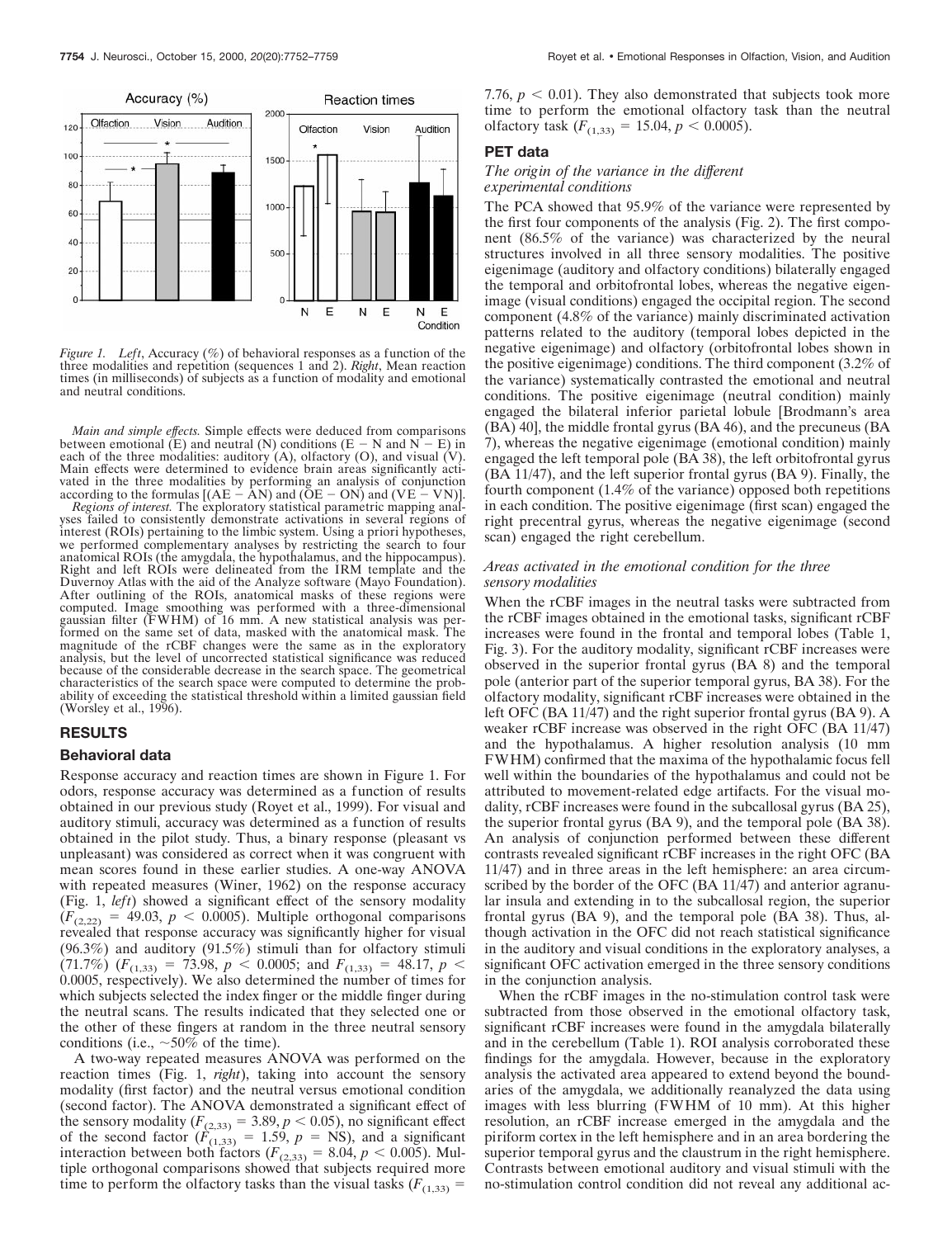

*Figure 2.* The first four components of the PCA performed on the three activation conditions (modality, emotional, and repetition). Patterns of positive and negative covariance (eigenimages) of the four components that account for 86.5, 4.8, 3.2, and 1.4% of the variance, respectively. *Bottom*, Condition-dependent profiles (eigenvector) corresponding to positive and negative eigenimages of the first  $(A)$ , second  $(B)$ , third  $(C)$ , and fourth  $(D)$ components. The first component discriminated activation patterns related to the auditory and olfactory conditions (positive eigenimage) and to the visual condition (negative eigenimage). The second component discriminated activation patterns related to the auditory (negative eigenimage) and olfactory (positive eigenimage) conditions. The third component discriminated activation patterns related to emotional (negative eigenimage) and neutral (positive eigenimage) conditions. The fourth component discriminated activation patterns related to the first (negative eigenimage) and the second (positive eigenimage) repetitions in each condition. *Gray*, Emotional condition; *white*, neutral condition.

tivations beyond those reported in contrast with the neutral condition or those usually involved in auditory and visual processing (temporal and occipital areas, respectively).

## *Areas activated in the neutral condition*

When the rCBF images in the emotional tasks were subtracted from the rCBF images obtained in the neutral tasks, rCBF levels were significantly higher in the neutral than in the emotional conditions in the right and left inferior parietal lobules (BA 40) for the three modalities and in the superior frontal gyrus (BA 6) and the superior parietal lobule (BA 7) for the visual modality (Table 1). The analysis of conjunction performed between these three contrasts confirmed that rCBF levels in the bilateral inferior parietal lobule (BA 40), the right middle frontal gyrus (BA 46), and the right precuneus (BA 7) were higher in the neutral than in the emotional conditions.

#### *Regions of interest*

The focused ROI analyses of emotional versus neutral conditions revealed a significant rCBF increase in the hypothalamus for visual stimuli, the right and left hippocampus for visual and olfactory stimuli, and the left hippocampus for auditory stimuli. Because the hippocampal region was found to be activated in the three modalities, recent imaging experiments suggest that such an activation could reflect a gating process through which highly arousing stimuli preferentially gain access to hippocampal mnemonic processes (Zald et al., 1998b; Zald and Pardo, 2000).

## **DISCUSSION**

The present paper examined the neural correlates of responses to emotional olfactory, visual, and auditory stimuli. We observed that making emotional judgments about emotionally valenced stimuli recruits a core network in the left hemisphere, regardless of the sensory modality. This core network was activated in addition to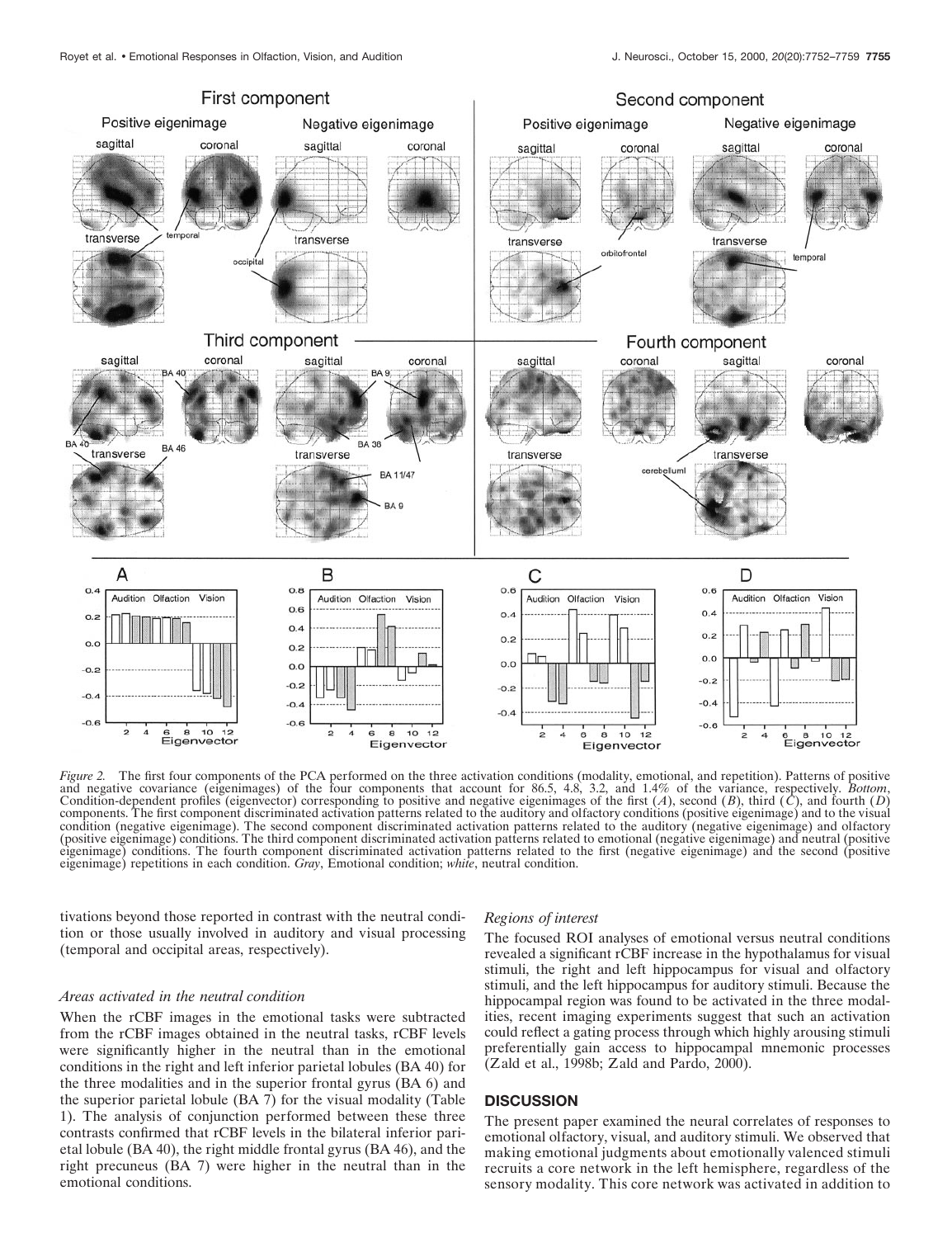|                           | Table 1. Brain regions with significant rCBF increases when comparing the rCBF images obtained in the emotional tasks with those obtained in the |  |  |  |  |  |  |  |
|---------------------------|--------------------------------------------------------------------------------------------------------------------------------------------------|--|--|--|--|--|--|--|
| neutral and control tasks |                                                                                                                                                  |  |  |  |  |  |  |  |

| Contrasts          | Modality    | Brain regions               | <b>BA</b> | Size  | $p(m_{\text{max}} > k)$ | Ζ    | p(Z>u) | $x, y, z$ MNI  |
|--------------------|-------------|-----------------------------|-----------|-------|-------------------------|------|--------|----------------|
| Emotional-neutral  | Audition    | Superior frontal gyrus      | 8         | 1597  | 0.090                   | 4.27 | 0.052  | $-16, 44, 58$  |
|                    |             | Temporal pole               | 38        | 1658  | 0.118                   | 4.17 | 0.076  | $-44, 14, -24$ |
|                    | Olfaction   | Orbitofrontal gyrus         | 11/47     | 14306 | 0.000                   | 4.34 | 0.041  | $-24, 30, -8$  |
|                    |             | Hypothalamus                |           |       |                         | 4.03 | 0.121  | $-6, -2, -6$   |
|                    |             | Orbitofrontal gyrus         | 11/25/47  |       |                         | 3.91 | 0.178  | $28, 26, -14$  |
|                    |             | Superior frontal gyrus      | 9         | 886   | 0.085                   | 4.29 | 0.048  | 60, 22, 34     |
|                    | Vision      | Subcallosal gyrus           | 25        | 19399 | 0.000                   | 5.05 | 0.002  | $-4, 10, -4$   |
|                    |             | Superior frontal gyrus      | 9         |       |                         | 4.90 | 0.004  | $-6, 52, 28$   |
|                    |             | Temporal pole               | 38        |       |                         | 4.50 | 0.022  | $-34, 18, -24$ |
|                    | Conjunction | Temporal pole               | 38        | 1031  | 0.002                   | 5.88 | 0.000  | $-30, 10, -26$ |
|                    |             | Orbitofrontal gyrus         | 11/47     |       |                         | 5.48 | 0.000  | $-30, 18, -12$ |
|                    |             | Superior frontal gyrus      | 9         | 450   | 0.006                   | 5.35 | 0.000  | $-6, 50, 30$   |
|                    |             | Orbitofrontal gyrus         | 11/47     |       |                         | 3.95 | 0.108  | $26, 30, -12$  |
| Emotional-         |             |                             |           |       |                         |      |        |                |
| no-stimul. control | Olfaction   | Amygdala                    |           | 18584 | 0.000                   | 6.47 | 0.000  | $-22, 0, -12$  |
|                    |             | Amygdala/parainsular region |           |       |                         | 5.82 | 0.000  | $34, 4, -14$   |
|                    |             | Cerebellum                  |           |       |                         | 4.25 | 0.060  | $4, -46, -14$  |
| Neutral-emotional  | Audition    | Inferior parietal lobule    | 40        | 2502  | 0.083                   | 4.09 | 0.101  | $-50, -34, 28$ |
|                    | Olfaction   | Inferior parietal lobule    | 40        | 2244  | 0.108                   | 4.06 | 0.113  | $64, -40, 36$  |
|                    |             | Inferior parietal lobule    | 40        |       |                         | 4.02 | 0.125  | $60, -44, 48$  |
|                    | Vision      | Inferior parietal lobule    | 40        | 4339  | 0.019                   | 4.61 | 0.014  | $52, -46, 40$  |
|                    |             | Superior frontal gyrus      | 6         | 5289  | 0.011                   | 4.53 | 0.019  | $22, -4, 64$   |
|                    |             | Inferior parietal lobule    | 40        | 6761  | 0.005                   | 4.38 | 0.035  | $-56, -38, 50$ |
|                    |             | Inferior parietal lobule    | 40        |       |                         | 4.25 | 0.057  | $-64, -28, 32$ |
|                    |             | Superior parietal lobule    | 7         |       |                         | 4.24 | 0.058  | $-36, -58, 60$ |
|                    | Conjunction | Middle frontal gyrus        | 46        | 488   | 0.003                   | 5.56 | 0.000  | 34, 34, 22     |
|                    |             | Inferior parietal gyrus     | 40        | 1827  | 0.001                   | 6.07 | 0.000  | $-50, -38, 34$ |
|                    |             | Inferior parietal lobule    | 40        | 1507  | 0.000                   | 6.60 | 0.000  | $56, -46, 32$  |
|                    |             | Precuneus                   | 7         | 472   | 0.027                   | 4.70 | 0.009  | $4, -66, 46$   |
|                    |             |                             |           |       |                         |      |        |                |

A minus for the *x* coordinate denotes the left hemisphere. MNI, Montreal Neurological Institute.

a number of areas that appear specific to individual sensory modalities.

## **Neural structures activated by emotional stimuli for all three sensory modalities**

The first two components of the PCA reveal activation patterns as a function of the sensory modality, thus reflecting areas involved in perceptual processing. The third component takes into account the variance linked to emotional and neutral conditions only. This indicates that a distinct set of structures, separate from those involved in modality-specific sensory processing, show functional connectivity during emotional processing. This component primarily consists of three cortical regions activated in the left hemisphere: the posterior part of the OFC (BA 11/47), the temporal pole (BA 38), and the superior frontal gyrus (BA 9). Although the PCA is primarily descriptive (and represents functional connectivity as opposed to activation), the pattern is striking in its convergence with the conjunction analysis, which revealed significantly increased rCBF in all three areas during the emotional condition for in each sensory modality.

The activation of the OFC in response to emotional stimuli is consistent with current hypotheses of OFC functions that focus on its role in evaluating the appetitive or aversive reinforcement value of sensory stimuli (Zald and Kim, 1996b; Rolls, 1999). Damage to this area has been shown to induce changes in personality and affect (Hecaen and Albert, 1978; Milner, 1982; Damasio et al., 1994; Rolls et al., 1994, Zald and Kim, 1996b). Recent neuroimaging studies show enhanced activity in the OFC in response to different kinds of emotional stimuli, such as sad and angry visual expressions (Morris et al., 1996), film-generated emotions (Reiman et al., 1997), pleasant touch (Francis et al., 1999), pleasant music (Blood et al., 1999), and aversive odorants or tastes (Zald and Pardo, 1997; Zald et al., 1998a,b; Royet et al., 2000). Thus, our data confirm and extend these findings by showing that the OFC activates during visual, olfactory, and auditory hedonic judgments. These results are supported by anatomical data showing that the OFC receives not only olfactory (Carmichael et al., 1994) but also visual (Zald and Kim, 1996a) and auditory projections (Romanski et al., 1999).

Activation in the temporal pole has been found in studies involving visual modality for different types of emotion (Reiman et al., 1997; Phillips et al., 1998; Blair et al., 1999; Dougherty et al., 1999). Our results extend these data to the olfactory and auditory modalities. The OFC and the temporal pole are heavily connected (Dejerine and Dejerine-Klumpke, 1895; Curran, 1909; Barbas et al., 1999). Livingston and Escobar (1971) argued that both areas pertain to the basolateral division of the limbic system, a division that involves brain regions connected with the amygdala.

The activation in the superior frontal gyrus (BA 9) emerged in an area very close to the one found by Reiman et al. (1997) and Lane et al. (1997b) in response to film- and picture-generated emotion. Thus, this cortex is not only involved in emotion generated by visual stimuli but also by auditory and olfactory stimuli. Reiman and colleagues suggested that it could participate in aspects of emotion that are unrelated to the type of emotion, emotional valence, or the nature of the emotional stimulus, but "in the conscious experience of emotion, inhibition of potentially excessive emotion, or the process of monitoring one's own emotional state to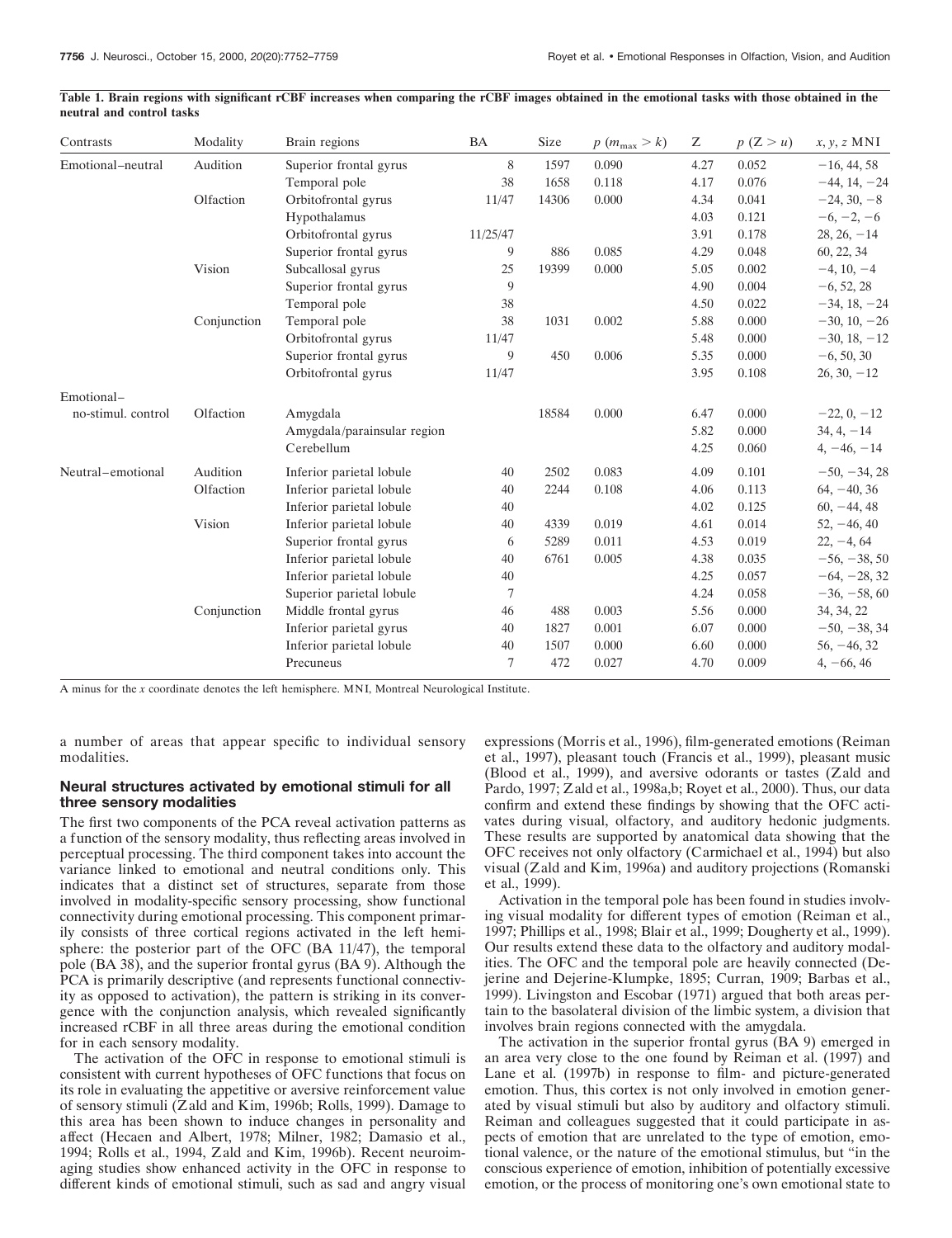

*Figure 3.* Sagittal, coronal, and transverse sections through the z maps on an anatomically normalized standard brain with areas activated in the three modalities in the emotional minus neutral conditions: in  $\overline{a}$ ) the left inferior frontal gyrus,  $\overline{b}$  the left temporal pole,  $\overline{c}$  the left superior frontal gyrus; in olfaction and vision in  $(d)$  the hypothalamus and  $(e)$  the subcallosal gyrus; and  $(f)$  in olfaction in the emotional minus no-stimulation control conditions in both amygdalae. For each area activated, the plots show rCBF levels in the six activation conditions for this coordinate  $[5.35 \le z \le 6.27, p = 0.000]$ (corrected)].

make personally relevant decisions." Our data support its involvement in emotional processing but leave unclear exactly what aspect of emotional processing it serves.

In summary, we demonstrated that emotional processing involves a neural network, including at least three brain areas that appear to perform similar functions across the three investigated sensory modalities. These data indicate that this neural network is not modality-specific, but rather it appears to perform similar functions across multiple sensory modalities.

## **Emotional activation in modality-specific areas?**

Unexpectedly, rCBF increases arose in the amygdala during olfaction but not in vision and audition. A recent study using unpleasant music similarly failed to observe activation of the amygdala (Blood et al., 1999). In contrast, several studies using PET or functional MRI have reported amygdala activation after negative visual emotional stimuli, including when fearful or angry facial expressions were unconsciously perceived (Morris et al., 1996, 1998; Whalen et al., 1998). The lack of activation during audition and vision in the present study is not easily attributable to weak emotional valence. For instance, the visual stimuli contained particularly unpleasant images and induced strong emotional reactions as attested by subjects. In addition, the level of correct responses in hedonic judgment (Fig. 1) was very high in both the visual and auditory conditions (90%), indicating that subjects effectively recognized these stimuli as emotional. Some previous studies have suggested that the amygdala preferentially responds to aversive stimuli (Lane et al., 1997a,b; Zald and Pardo, 1997; Zald et al., 1998b). It may be that the combination of pleasant and unpleasant stimuli within the same scans restricted our ability to observe amygdala activation. However, this does not explain why amygdala activation arose during emotional olfaction but not during emotional vision and audition. Apart from methodological differences, the most obvious possibility could be a stronger ability of odorants to induce emotional states. Indeed, olfactory projections onto the amygdala are bisynaptic and dense (Shipley and Reyes, 1991; Carmichael et al., 1994). Swanson and Petrovich (1998) distinguished 13 structural areas in the rat amygdala, of which 10 constituted the corticomedial group, which are implicated in olfactory functions. In man, five of eight amygdaloid areas pertain to the corticomedial group (Crosby et al., 1962). In addition, human experience of odors is primarily hedonic or esthetic (Herz and Engen, 1996), and the prominent role of olfaction in emotion over vision and audition has been demonstrated in several behavioral studies (Hinton and Henley, 1993; Herz and Cupchik, 1995; Herz, 1996, 1997).

We found an rCBF increase in the hypothalamus in olfaction and vision. Reiman et al. (1997) also reported hypothalamic activation during film-generated emotion. The hypothalamus has long been implicated as a critical output pathway for the limbic system. Electrophysiological studies in animals indicate that it responds to stimuli with emotional characteristics (Davis, 1992; LeDoux, 1995). Indeed, it receives strong input from several of the other areas implicated in this study, including the amygdala and OFC (Swanson and Petrovich, 1998).

Another well established area involved in the emotional circuit is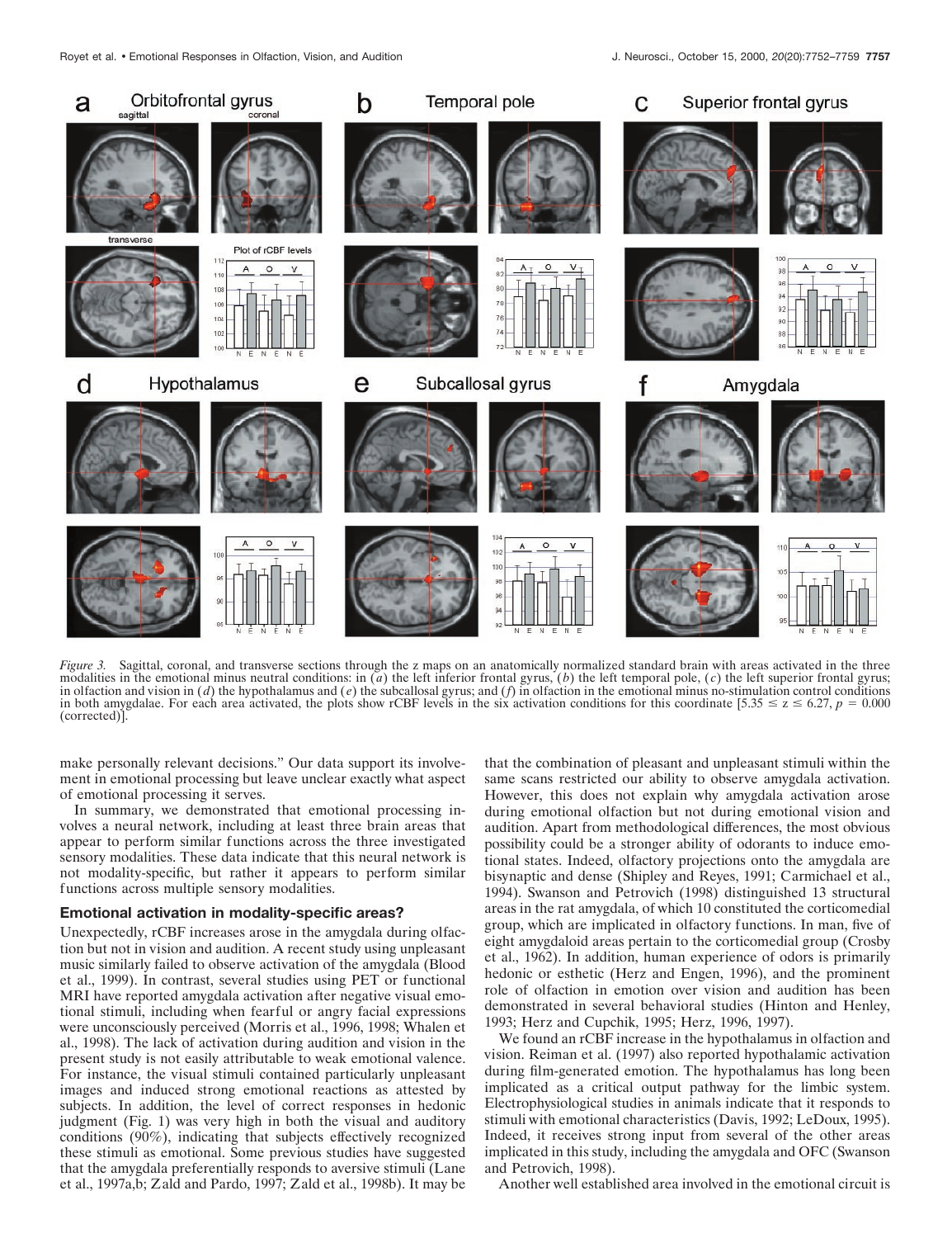the cingulate cortex. Damage to this cortex affects emotional behavior in animals and humans (LeDoux, 1987). Human brain imaging investigations of anxiety, fear, dysphoria, depression, and pain, and studies involving exposure to pleasant or unpleasant images, music, touch, or taste have implicated the subcallosal anterior cingulate region (BA 25) (George et al., 1995; Rauch et al., 1995; Vogt et al., 1996; Drevets et al., 1997; Lane et al., 1997b; Mayberg et al., 1997; Blood et al., 1999; Francis et al., 1999). Thus, the rCBF increases found in the subcallosal gyrus in response to emotional visual and olfactory stimuli provides a convergent picture. This gyrus represents the most important autonomic region of the frontal lobe, and it provides an astonishing amount of input into the lateral hypothalamus (Öngür et al., 1998).

### **Lateralization of emotional processing**

The current study indicates a strong lateralization of cerebral areas participating in emotion, with the OFC, the temporal pole, and the frontal gyrus clearly presenting an rCBF increase in the left side. The right OFC was also activated but with a weakly significant level. In previous studies, we suggested that this area is mainly related to the familiarity judgment, that is, odor recognition (Royet et al., 1999, 2000).

Previous theories on the lateralization of emotion have labeled the right hemisphere as superior for the control of emotional processing, irrespective of the valence of emotion, or as specifically associated to the processing of negative emotions (Ahren and Schwartz, 1985; Gainotti, 1989; Jones and Fox, 1992; Wittling and Roschmann, 1993; Canli et al., 1998; Angrilli et al., 1999). However, a number of neuroimaging studies agree with the present results in indicating a strong involvement of left hemisphere structures in emotional processing (Drevets et al., 1992, Pardo et al., 1993; Rauch et al., 1994; Ketter et al., 1996; Morris et al., 1996, 1998; Zald and Pardo, 1997; Zald et al., 1998a,b; Dougherty et al., 1999). In particular, activity in the left OFC has been observed in PET studies with aversive odors and tastes (Zald and Pardo, 1997; Zald et al., 1998a,b; Royet et al., 2000), the subjective experience of anger (Dougherty et al., 1999), and negative emotional inductions, such as dysphoria (Pardo et al., 1993) and obsessive–compulsive symptoms (Rauch et al., 1994). Thus, the present results, as well as previous neuroimaging data, indicate that the left hemisphere structures play a more prominent role in emotional processing than is accounted for by traditional accounts of the lateralization of emotions.

#### **REFERENCES**

- Ahren GL, Schwartz GE (1985) Differential lateralization for positive and negative emotion in the human brain: EEG spectral analysis. Neuropsychologia 23:745–755.
- Angrilli A, Palomba D, Cantagallo A, Maietti A, Stegagno L (1999) Emotional impairment after right orbitofrontal lesion in a patient without cognitive deficits. NeuroReport 10:1741–1746.
- Barbas H, Ghasghaei H, Dombrowski SM, Rempel-Clower NL (1999) Medial prefrontal cortices are unified by common connections with superior temporal cortices and distinguished by input from memoryrelated areas in the rhesus monkey. J Comp Neurol 410:343–367.
- Blair RJ, Morris JS, Frith CD, Perrett DI, Dolan RJ (1999) Dissociable neural responses to facial expressions of sadness and anger. Brain 122:883–893.
- Blood AJ, Zatorre RJ, Bermudez P, Evans AC (1999) Emotional responses to pleasant and unpleasant music correlate with activity in paralimbic brain regions. Nat Neurosci 2:382–387.
- Cahill L, Haier RJ, Fallon J, Alkire MT, Tang C, Keator D, Wu J, McGaugh JL (1996) Amygdala activity at encoding correlated with long-term, free recall of emotional information. Proc Natl Acad Sci USA 93:8016–8021.
- Canli T, Desmond JE, Zhao Z, Glover G, Gabrieli JD (1998) Hemispheric asymmetry for emotional stimuli detected with fMRI. NeuroReport 9:3233–3239.
- Carmichael ST, Clugnet MC, Price JL (1994) Central olfactory connections in the macaque monkey. J Comp Neurol 346:403–434.
- Chapman LJ, Chapman JP, Raulin ML (1976) Scales for physical and social anhedonia. J Abnorm Psychol 85:374–382.
- Cohen JD, MacWhinney B, Flatt M, Provost J (1993) PsyScope: a new graphic interactive environment for designing psychology experiments. Behav Res Methods Instrum Comput 25:257–271.
- Crosby EC, Humphrey T, Lauer EW (1962) Correlative anatomy of the

nervous system, Ch 7, Telencephalon, Pt 2, Subcortical telencephalic nuclei, pp 356–393. New York: MacMillan.

- Curran  $E\ddot{J}$  (1909) A new association tract in the cerebrum with remarks on the fiber tract dissection method of studying the brain. J Comp Neurol 19:645–657.
- Damasio H, Grabowski T, Frank R, Galaburda A, Damasio AR (1994) The return of Phineas Gage: clues about the brain from the skull of a famous patient. Science 264:1102-1105.
- Davis M (1992) The role of the amygdala in fear and anxiety. Ann Rev Neurosci 15:353–375.
- Dejerine JJ, Dejerine-Klumpke (1895) Anatomie des Centres Nerveux. Paris: Rueff.
- Dougherty DD, Shin LM, Alpert NM, Pitman RK, Orr SP, Lasko M, Macklin ML, Fischman AUJ, Rauch SL (1999) Anger in healthy men: a PET study using script-driven imagery. Biol Psychiat 46:466–472.
- Drevets WC, Vieen TO, Price JL, Preskorn SH, Carmichael ST, Raichle ME (1992) A functional anatomy study of unipolar depression. J Neurosci 12:3628–3641.
- Drevets WC, Price JL, Simpson JR, Todd RD, Reich T, Vannier M, Raichle ME (1997) Subgenual prefrontal cortex abnormalities in mood disorders. Nature 386:824–827.
- Duvernoy HM (1991) The human brain: surface, three dimensional sectional anatomy and MRI. Wien, Austria: Springer.
- Francis S, Rolls ET, Bowtell R, McGlone F, O'Doherty J, Browning A, Clare S, Smith E (1999) The representation of pleasant touch in the brain and its relationship with taste and olfactory area. NeuroReport 10:453–459.
- Friston KJ, Frith CD, Liddle PF, Frackowiak RSJ (1993) Functional connectivity: the principal-component analysis of large (PET) data sets. J Cereb Blood Flow Metab 13:5–14.
- Friston KJ, Ashburner J, Frith CD, Poline J-B, Healther JD, Frackowiak RSJ (1995a) Spatial registration and normalization of images. Hum Brain Mapp 3:165–189.
- Friston KJ, Holmes AP, Worsley KJ, Poline J-B, Frith CD, Frackowiak RSJ (1995b) Statistical parametric maps in functional imaging: a general linear approach. Hum Brain Mapp 2:189–210.
- Fulbright RK, Skudlarski P, Lacadie CM, Warrenburg S, Bowers AA, Gore JC, Wexler BE (1998) Functional MR imaging of regional brain responses to pleasant and unpleasant odors. Am J Neuroradiol 19:1721–1726.
- Gainotti G (1989) Disorders of emotions and affect in patients with unilateral brain damage. In: Handbook of neurophysiology III (Boller F, Grafman J, eds), pp 345–361. Amsterdam: Elsevier.
- George MS, Ketter TA, Parekh PI, Horwitz B, Herscovitch P, Post M (1995) Brain activity during transient sadness and happiness in healthy women. Am J Psychiatry 152:341–351.
- Hecaen H, Albert ML (1978) Human neuropsychology. New York: Wiley.
- Herz RS (1996) A comparison of olfactory, tactile and visual as associated memory cues. Chem Senses 21:614-615
- Herz RS (1997) Emotion experienced during encoding enhances odor retrieval cue effectiveness. Am J Psychol 110:489–505.
- Herz RS, Cupchik GC (1995) The emotional distinctiveness of odorevoked memories. Chem Senses 20:517–528.
- Herz RS, Engen T (1996) Odor memory: review and analysis. Psychon Bull Rev 3:300–313.
- Hinton PB, Henley TB (1993) Cognitive and affective components of stimuli presented in three modes. Bull Psychon Soc 31:595–598.
- Irwin W, Davidson RJ, Lowe MJ, Mock BJ, Sorenson JA, Turski PA (1996) Human amygdala activation detected with echo-planar functional magnetic resonance imaging. NeuroReport 7:1765–1769.
- Jones NA, Fox NA (1992) Electroencephalogram asymmetry during emotionally evocative films and its relation to positive and negative affectivity. Brain Cogn 20:182–198.
- Ketter TA, Andreason PJ, George MS, Lee, Gil DS, Parekh PI, Willis MW, Herscovitch P, Post RM (1996) Anterior paralimbic mediation of procaine-induced emotional and psychosensory experiences. Arch Gen Psychiatry 53:59–69.
- Lane RD, Reiman EM, Ahern GL, Schwartz GE, Davidson RJ (1997a) Neuroanatomical correlates of happiness, sadness, and disgust. Am J Psychiatry 154:926–933.
- Lane RD, Reiman E, Bradley MM, Lang PJ, Ahern GL, Davidson RJ (1997b) Neuroanatomical correlates of pleasant and unpleasant emotion. Neuropsychologia 35:1437–1444.
- LeDoux JE (1987) Emotion. In: Handbook of physiology. The nervous system (Plum F, Mountcastle VB, eds), pp 419–459. Bethesda, MD: American Physiological Society.
- LeDoux JE (1995) Emotion: clues from the brain. Ann Rev Psychol 40:209–235.
- Livingston KE, Escobar A (1971) Anatomical bias of the limbic system concept. Arch Neurol 24:17–21.
- Mayberg HS, Brannan SK, Mahurin RK, Jerabek PA, Brickman JS, Tekell JL, Silva JA, McGinnis S, Glass TG, Martin CC, Fox PT (1997) Cingulate function in depression: a potential predictor of treatment response. NeuroReport 8:1057–1061.
- Milner B (1982) Some cognitive effects of frontal-lobe lesions in man. Philos Trans R Soc B Biol Sci 298:211-226.
- Morris JS, Frith CD, Perrett DI, Rowland D, Young AW, Calder AJ, Dolan